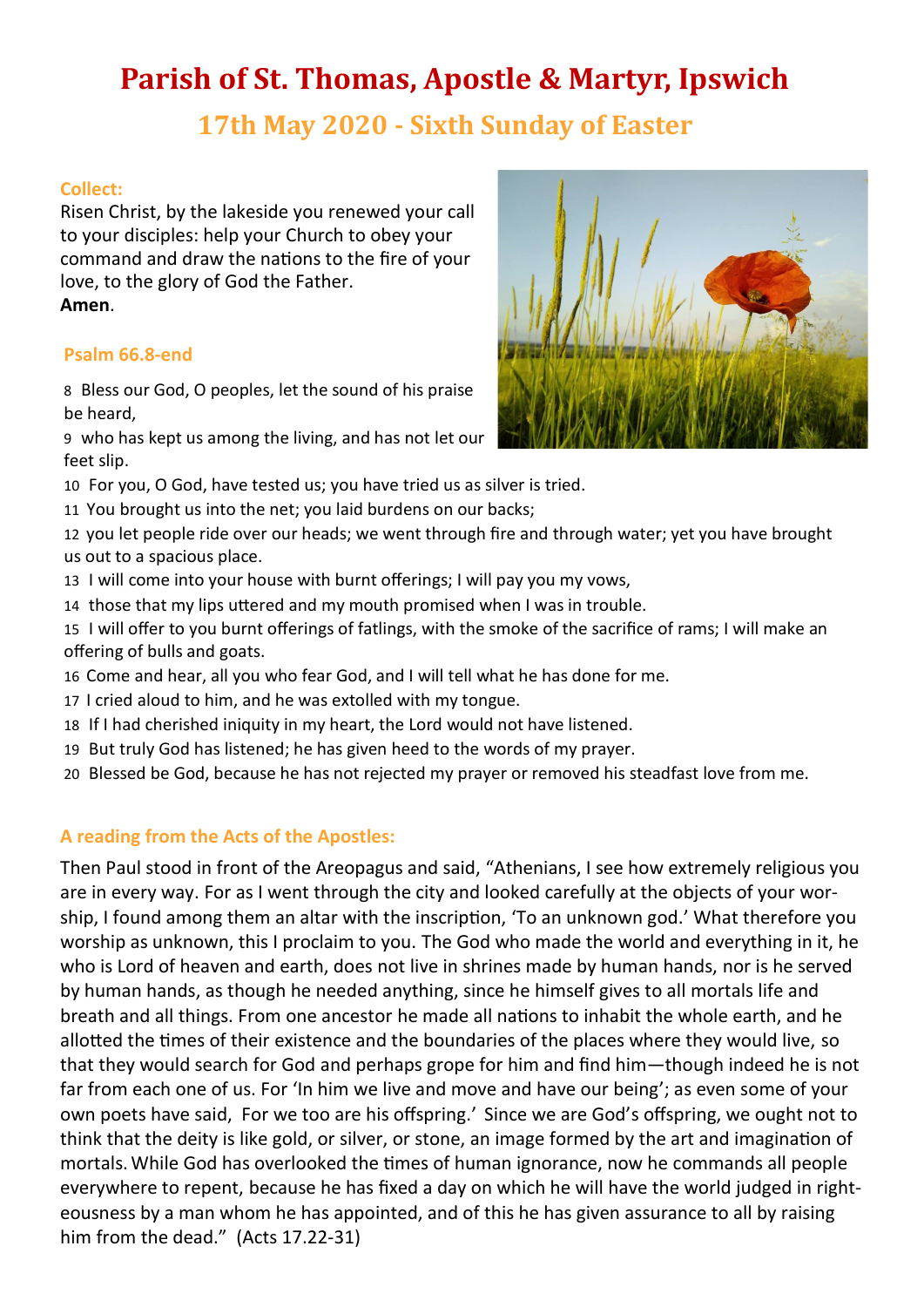#### **Hear the gospel of our Lord Jesus Christ according to John (14.15-21)**

"If you love me, you will keep my commandments. And I will ask the Father, and he will give you another Advocate, to be with you forever. This is the Spirit of truth, whom the world cannot receive, because it neither sees him nor knows him. You know him, because he abides with you, and he will be in you. I will not leave you orphaned; I am coming to you. In a little while the world will no longer see me, but you will see me; because I live, you also will live. On that day you will know that I am in my Father, and you in me, and I in you. They who have my commandments and keep them are those who love me; and those who love me will be loved by my Father, and I will love them and reveal myself to them."

**This is the gospel of the Lord.** *Praise to you, o Christ.*

#### **Reflection:**

What does it mean to be in relationship with someone? It can happen in all sorts of



ways. You don't have to share a house with that person, or see each other every week, but perhaps you do. You could live far away, and only talk every few months, but that could still be a really deep bond. Maybe someone springs to mind when you see a certain flower, or you eat food you know they love, or you do something you last did together. Perhaps you've never met at all, but are online friends, pen friends, or talk on the phone.

Our gospel reading today is all about relationship, between Jesus, God, the Spirit, and us. And Jesus here assures us that we are all interwoven in a real, lasting relationship. When I was young, I sometimes used to think to myself, 'it isn't fair - the disciples got to see Jesus in real life and listen to him, and ask him questions. They had it so much easier…' But actually, being with Jesus in real life didn't mean that the disciples understood everything (in fact, they often seemed to completely miss the point!), nor did it mean that they were closer to God, or better at following Jesus' commandments. The disciples were very privileged, and I'm sure it was amazing to spend those years with Jesus, even through the confusing and heartbreaking bits. But what we have is just as special. Because, as Jesus explains in our reading, 'I am in my Father, and you in me, and I in you'. The gift of the Spirit, which Jesus here calls the Advocate, means that we are always in relationship with God. We are being invited to share in what it is to dwell with God. It's like a divine dance, that we are part of. Through the gift of the Spirit, we are joined with God forever. And not only that, but we are joined with all Christians across the world, even the ones we will never meet or even hear of. We are drawn together into one circle of relationship.

So even today, as we are missing meeting together as a church family, as we miss being able to see people we love, remember that relationships are stronger than that, that they are powerful, and that they endure. Remember that we are one with each other and one with God, through Jesus' gift of the Spirit.

It really is remarkable. Even though we have never seen Jesus with our eyes, we know him in our hearts. And although we haven't seen the glory of God revealed on a mountaintop, we see God's glory shining in each other, as we keep Jesus' commandment to love one another. We share in a godly togetherness, a divine spark! And this is what we can hold onto, as we continue to journey through these strange and turbulent times, just like the first Christians in these early days of wonder after the resurrection. - *Rev Cat*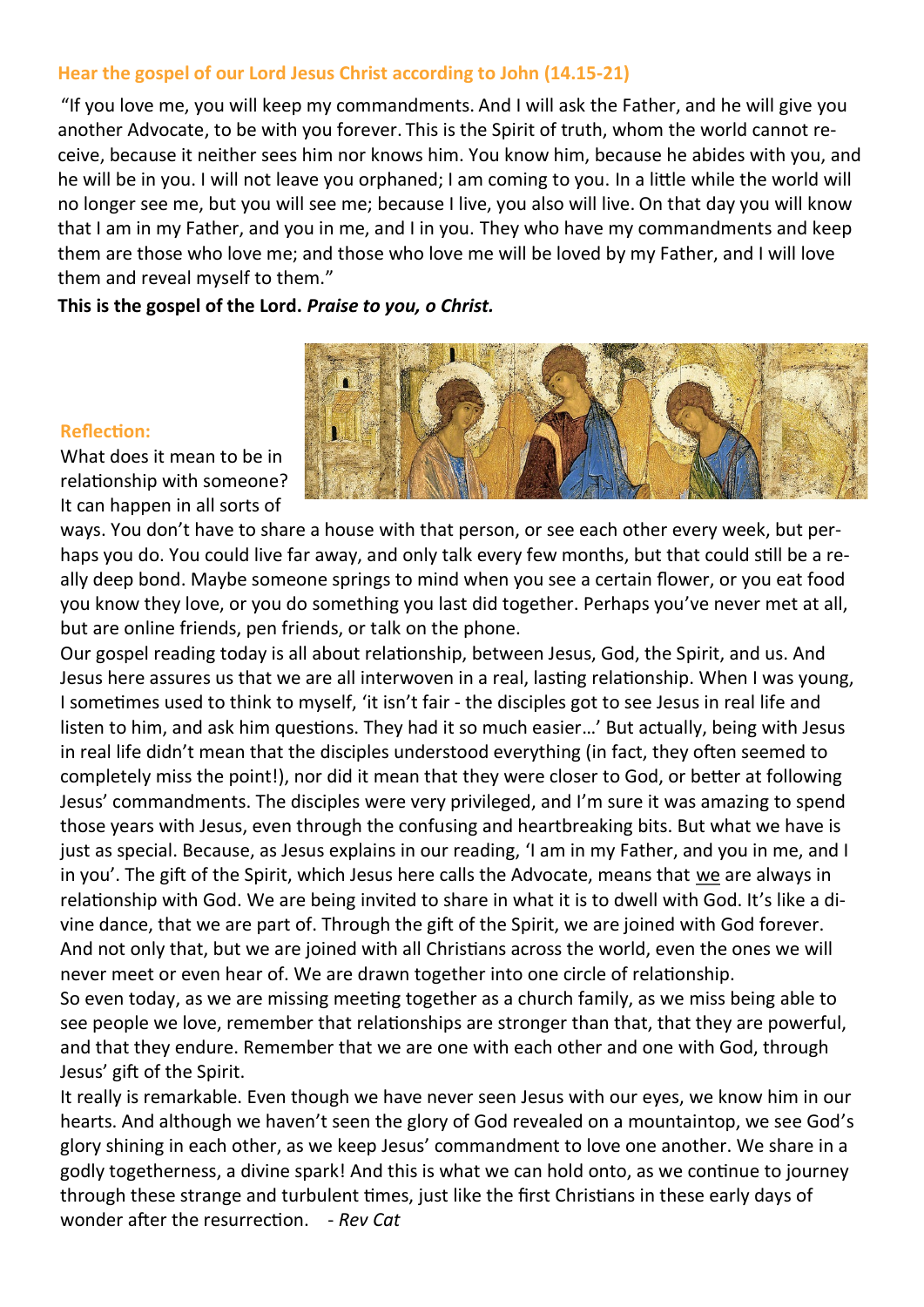*May you may know the Peace of the risen Christ***,** who came and stood among his disciples and said 'Peace be with you'. Then were the disciples glad when they saw the Lord. **Alleluia! The peace of the risen Christ be always with you.** 

## **Here are the words of two hymns you may like to sing or pray this week**

*A new commandment I give unto you: that you love one another as I have loved you, that you love one another as I have loved you.*

By this shall all know that you are my disciples: if you have love one for another.

By this shall all know that you are my disciples: if you have love one for another.

You are my friends if you do what I command you.

Without my help you can do nothing. You are my friends if you do what I command you.

Without my help you can do nothing.

I am the true vine, my Father is the gard'ner. Abide in me: I will be with you.

I am the true vine, my Father is the gard'ner. Abide in me: I will be with you.

True love is patient, nor arrogant nor boastful;

Love bears all things, love is eternal. True love is patient, nor arrogant nor boastful;

Love bears all things, love is eternal.

1. All heav'n declares the glory of the risen Lord. Who can compare with the beauty of the Lord? For ever he will be the Lamb upon the throne. I gladly bow the knee and worship him alone.

2. I will proclaim the glory of the risen Lord, who once was slain to reconcile us to God. For ever you will be the Lamb upon the throne; I gladly bow the knee, and worship you alone.

*Call this number ↓ for free*, for a greeting from Justin Welby, Archbishop of Canterbury! Then listen to hymns being sung, prayers, or reflections. Give it a go, it's a lovely way to worship from home!



A free phone line of hymns, reflections and prayers